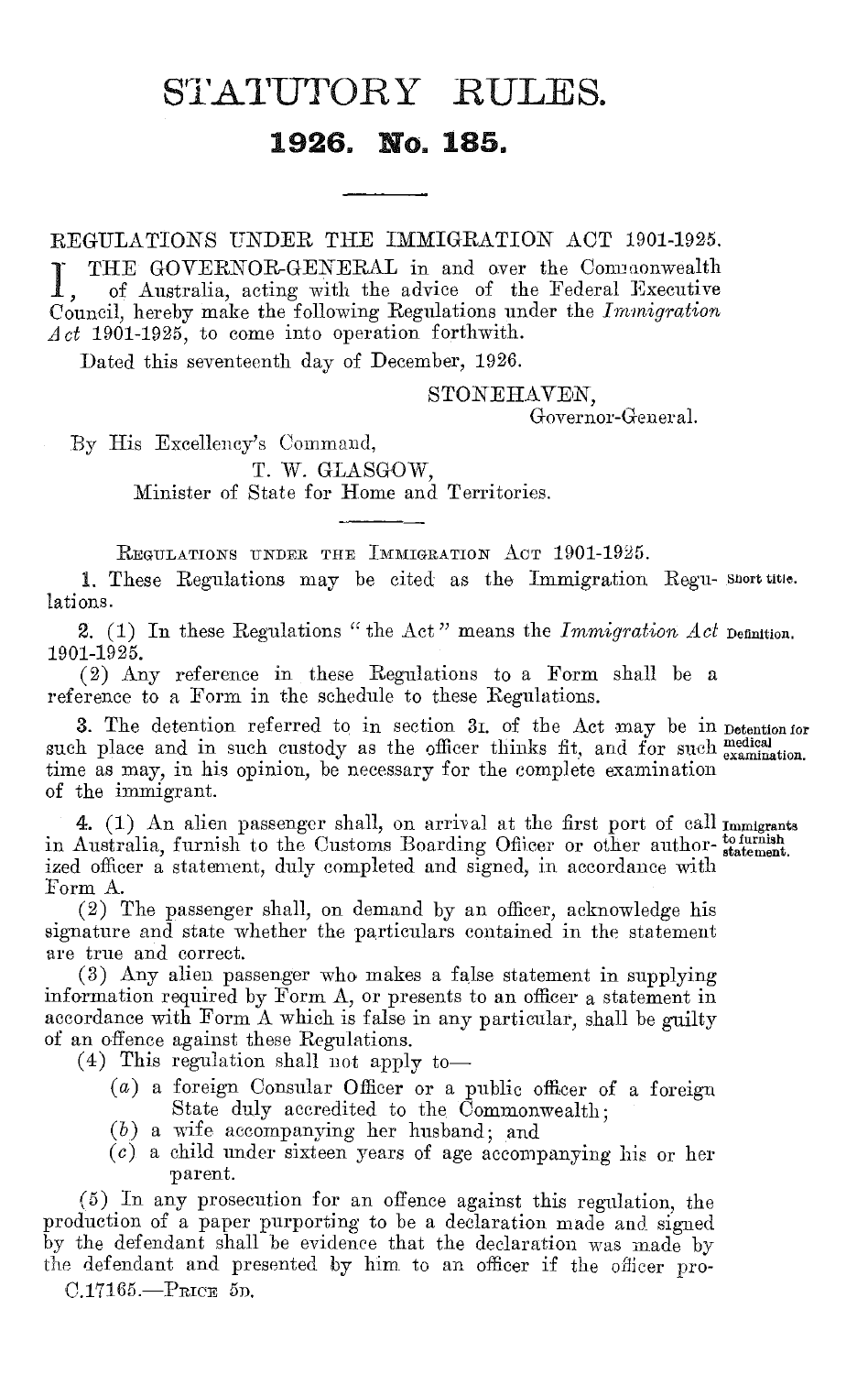ducing the declaration proves that it was presented to him by the defendant, and that the defendant either signed the declaration in his presence or acknowledged to the officer that it had been signed by him.

Conveyance of prohibited immigrants for purposes of deportation.

Searching vessels for prohibited immigrants.

Searching premises for documents relating to immigration o prohibited immigrants.

Authorized search building for exempted persons.

Production of passport, certificates or credentials.

5. (1) Upon the arrival in Australia, in an overseas ship, of any person who is a prohibited immigrant under section three of the Act, the Collector of Customs of the State in which the immigrant arrives may make an order authorizing an officer to convey the immigrant to another ship, either in the same port or at another port in Australia, for the purpose of deporting him from Australia.

(2) This regulation shall not affect the liability of any person under section 9 of the Act.

6. An officer may, at any time, enter into or upon any vessel, other than a public vessel of any Government, and may search, or cause a search to be made, in every part of the vessel, for the purpose of determining whether any prohibited immigrant is on board.

7. Any officer authorized in that behalf by the Minister, or by the Secretary to the Home and Territories Department may, at any reasonable hour in the day time, enter and search any building, premises, or place in which he has reasonable ground for believing that there are documents, books, or papers relating to the immigration of prohibited immigrants, and may seize any such documents, books, or papers and impound and retain them for such time as he thinks necessary.

8. Any officer authorized in that behalf by the Minister may, at any reasonable hour in the day time, enter and search any building, premises, or place in which he has reasonable ground for believing that any person, who would in the opinion of the officer be a prohibited immigrant but for the exception contained in paragraph  $(h)$  or para- $\mathrm{graph}(k)$  of section 3 of the Act, is engaged in the performance of work or duties of a kind different from those which he was expressly permitted to enter the Commonwealth to perform.

9. Any immigrant, or person coming to Australia, who claims to be

- (a) possessed of a passport, or certificate of identity in lieu of a passport ;
- (b) possessed of a certificate of exemption;
- $(c)$  possessed of a certificate exempting from the dictation test;
- *(c1)* possessed of a certificate of naturalization, as defined in section  $12B$  of the Act;
- (e) possessed of a certificate of birth, as defined in section  $12_B$ of the Act; or
- (f) duly accredited to the Government of the Commonwealth by the Imperial or any other Government, or sent by any Government on any special mission,

shall, when required by an officer, produce the passport, certificate, or his credentials, as the case may be.

10. Where any person, not being a British subject either natural born or naturalized under a law of the United Kingdom, or of the Commonwealth or a State, has been convicted of any crime of violence

Persons. other than British subjects. convicted of crimes of violence.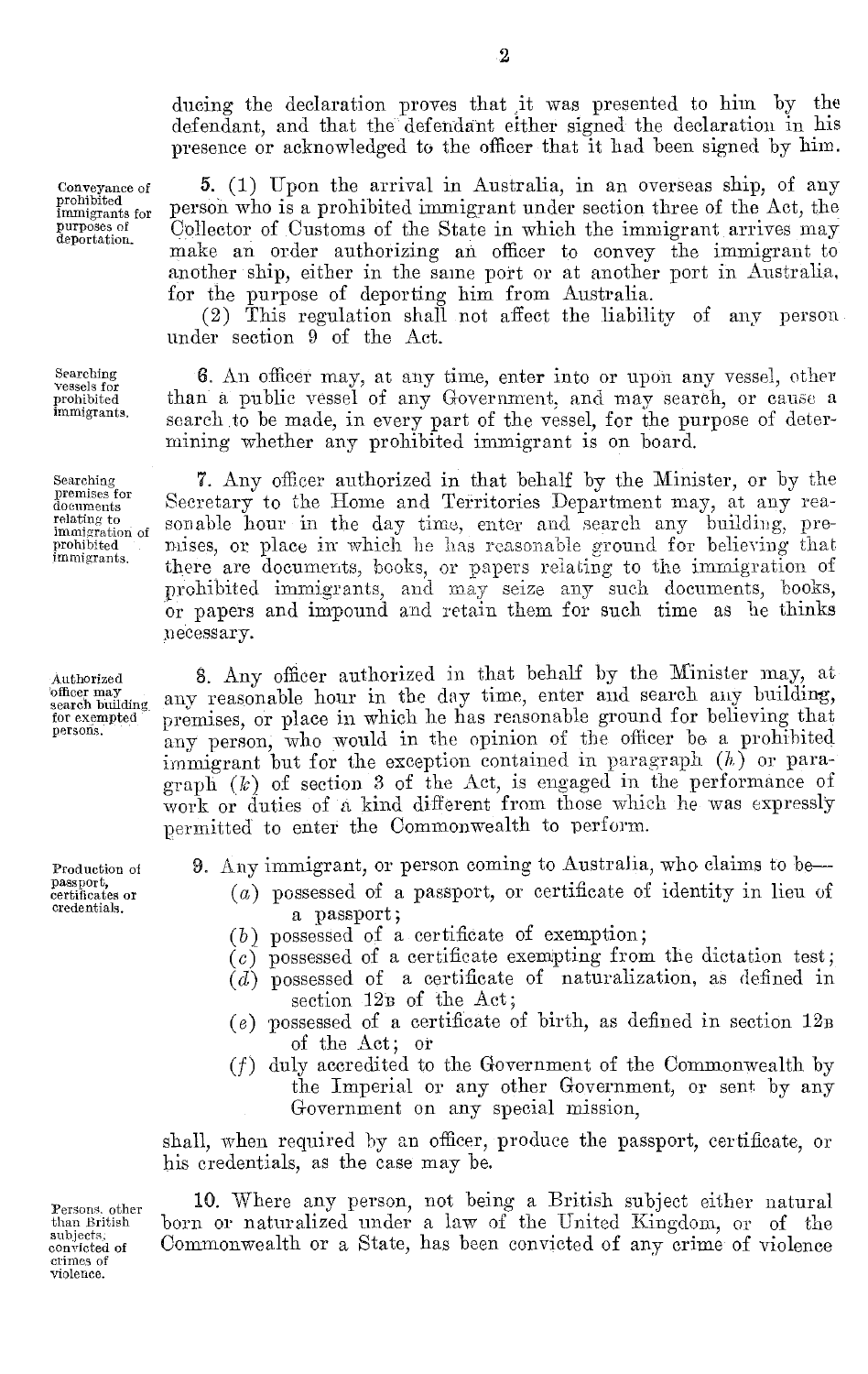against the person, and has, upon the expiration of any term of imprisonment imposed on him therefor, been required to pass the dictation test, and has failed to do so, an officer may detain him in such custody for such time as is, under all the circumstances, reasonably necessary to enable a deportation order to be made by the Minister.

11. (1) Any person desiring a certificate under section 4n of the Certificates Act may make application therefor in accordance with Form B to the dictation test. Collector of Customs for the State in which he resides, or to an officer authorized in that behalf by the Minister.

(2) The applicant shall furnish to the Collector, with his application, certificates of character by at least two reputable citizens of the Commonwealth, and six unmounted and unretouched photographs of himself—three of his full face and three of his profile.

(3) The certificate shall contain all matters necessary in the opinion of the Collector for the identification of the holder, and may be in accordance with Form C.

(4) The certificate shall be in duplicate, and one part shall be delivered to the applicant and the other part shall be retained.

(5) The fee for issue of the certificate shall be £1.

12. Officers are empowered to determine whether any person is a Powers of prohibited immigrant or an immigrant, and for that purpose any determine officer may put such questions as are, in his opinion, necessary, and may remove such persons from place to place or take such other action as is, in the officer's opinion, necessary or desirable to assist him in arriving at his determination; and every person shall answer all questions which are put to him by an officer and which are, in the officer's opinion, necessary for determining whether he or any other person is a prohibited immigrant or an immigrant. whether a person is a prohibited immigrant, &c.

13. Any person who refuses to answer any question lawfully put to Persons refusing him by an officer, or who knowingly makes a false statement, either in questions or answer to any such question or in applying to an officer for any cer-  $\frac{\text{making false}}{\text{statements}}$ tificate under the Act or these Regulations, or in connexion with any passport, certificate, or identification card mentioned in the Act or these Regulations, shall be guilty of an offence against these Regulations.

14. Any interpreter who misleads or attempts to mislead an officer Interpreters. examining any person with a view to determining whether he is a prohibited immigrant shall be guilty of an offence against these Regulations.

15. Any person who, with intent to contravene or evade the Act, or Unlawful these Regulations, or without just cause or excuse, transfers or delivers passports, up to any other person any passport, certificate, credentials, or identi- eertificates, fication card, referred to in the Act or in these Regulations, shall be cards, &c. guilty of an offence against these Regulations.

16. Any person who, with intent to contravene or evade the Act, Unlawful or these Regulations, or without just cause or excuse, has in his possession of<br>possession—<br>intertification<br>identification

- $\alpha$ ) a certificate of exemption which does not belong to him; or cards, &e.
- (b) any passport, certificate, credentials, or identification card, referred to in the Act or in these Regulations, and not belonging to him; or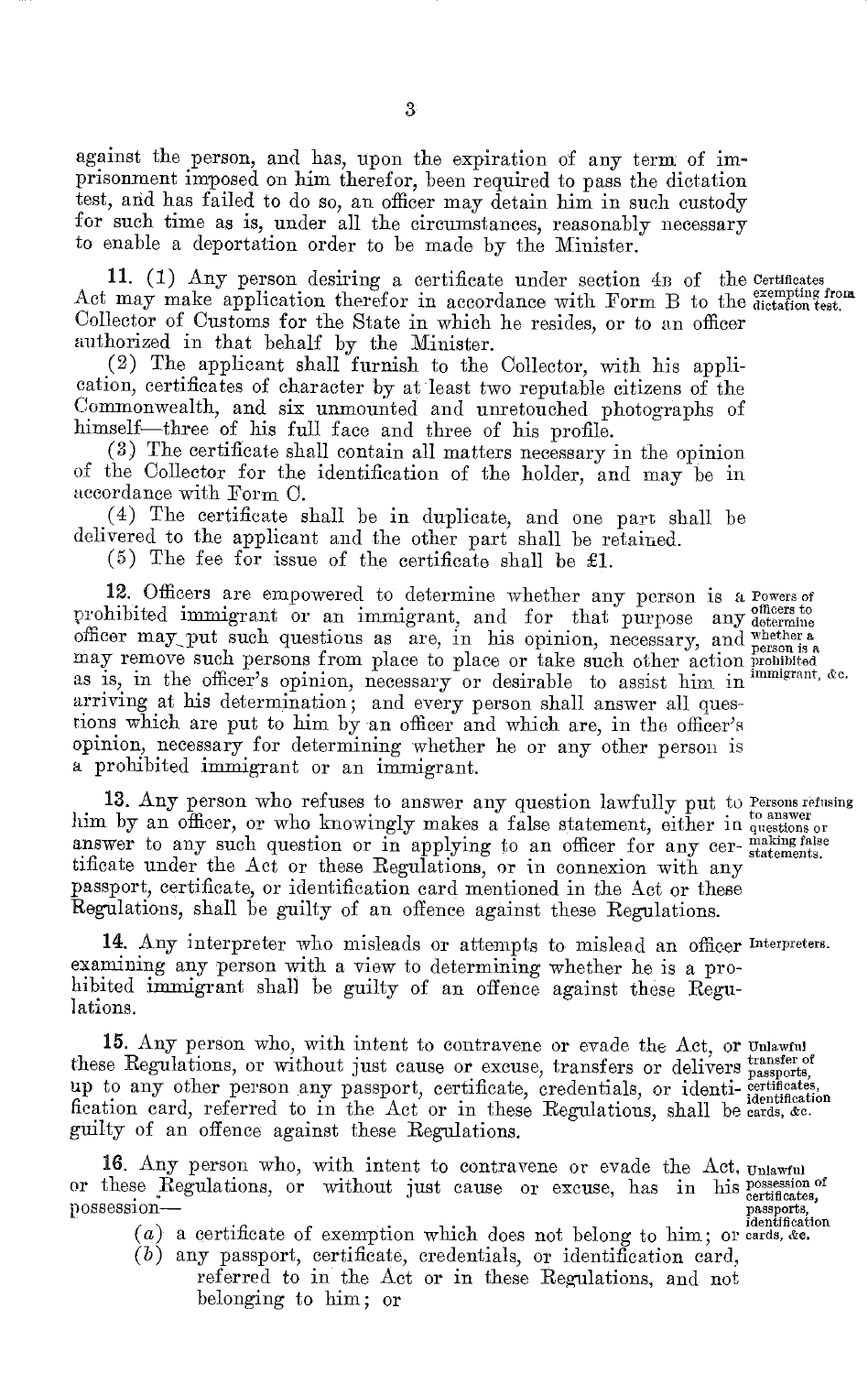*(c)* any such passport, certificate, credential or identification card which is forged or false,

shall be guilty of an offence against these Regulations.

17. Any person who obstructs or hinders an officer in the carrying out of the Act or of these Regulations shall be guilty of an offence against these Regulations.

18. (1) A summons under section 8AA or 8AB of the Act shall specify the place at which the person summoned is required to appear before the Board.

(2) The person summoned may appear either personally or by counsel.

19. A member of a Board appointed under section 8AA or 8AB of the Act may, by writing under his hand, summon any person to attend the Board at a time and place named in the summons and then and there to give evidence and to produce any books, documents, or writings in his custody or control which he is required by the summons to produce.

20. A member of any such Board may administer an oath to any person appearing as a witness before the Board, whether the witness has been summoned or appears without having been summoned, and may examine the witness upon oath.

21. (1) Where any witness to be examined before any such Board conscientiously objects to take an oath, he may make an affirmation that he conscientiously objects to take an oath, and that he will state the truth, the whole truth, and nothing but the truth, to all questions that may be asked him

(2) An affirmation so made shall be of the same force and effect, and shall entail the same liabilities, as an oath.

22. (1) If any person served with a summons to attend any such Board, whether the summons is served personally or by being left at his usual place of abode, fails without reasonable excuse to attend the Board, or to produce any documents, books, or writings in his custody or control which he was required by the summons to produce, he shall be guilty of an offence.

(2) It shall be a defence to a prosecution under this regulation for failing without reasonable excuse to produce any documents, books, or writings if the defendant proves that the documents, books, or writings were not relevant to the inquiry.

23. If any person appearing as a witness before any such Board refuses to be sworn or to make an affirmation or to answer any questions relevant to the inquiry put to him by any member of the Board, he shall he guilty of an offence.

24. Every witness who has been summoned to attend any such Board shall appear and report himself from day to day unless excused by the Chairman of the Board, or until he is released from further attendance by the Chairman.

Persons obstructing officers.

Proceedings under section 8AA OF 8AB of the Act.

Power to summon witnesses and require production of documents.

Power to examine upon oath.

Affirmation in lieu of oath.

Penalty for failing to attend or produce documents.

Penalty for refusing to be sworn or to give evidence.

Ducy, or witness to continue in attendance.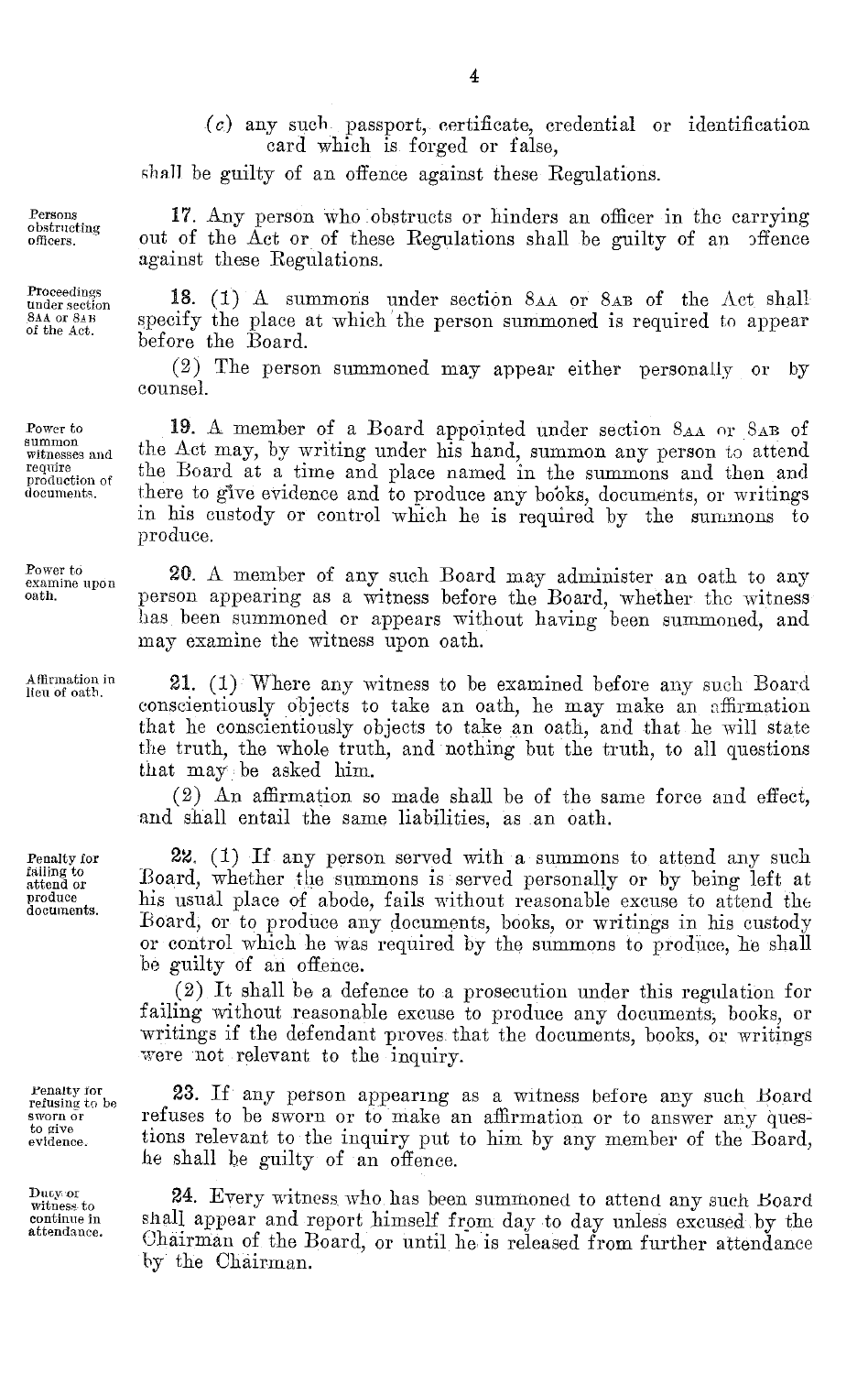25. Any such Board may inspect any documents, books, or writings Power of produced before it, and may retain them for such reasonable period relation to as it thinks fit, and may make copies of such matter as is relevant to cocuments the inquiry or take extracts therefrom.

26. Any witness appearing before any such Board shall be paid such Witnesses to be reasonable sum for the expenses of his attendance as is fixed by the paid expenses. Chairman of the Board.

27. Any witness before a Board who knowingly gives false testimony Giving false touching any matter material in the inquiry being made by the Board, testimony. shall be guilty of an offence.

Penalty: One hundred pounds or imprisonment for six months.

28. (1) The master of a vessel, other than a public vessel of a Government, arriving at any port in the Commonwealth, from parts beyond the Commonwealth, with any passengers on board for that port, shall, before making entry at the Customs, deliver to an officer a list of all the passengers for the port, specifying, to the best of his knowledge, the name, age, sex, nationality, race, port of embarkation, and calling or occupation of each of those passengers.

(2) The master and the medical officer (if any) of the vessel shall make and sign a statement in writing on the list stating, to the best of their knowledge and belief, as to each of the passengers, whether he or she is insane, idiotic, deaf and dumb, blind, infirm, or destitute, or is suffering from any infectious or contagious disease of a loathsome or dangerous character, or is suffering from any other disease or mental or physical defect likely to cause him or her to become a charge upon any public or charitable institution.

(3) The master or medical officer of a vessel who refuses or neglects to make and sign the statement required by this section, or who makes or signs any statement under this section which is incorrect in any material particular, shall be guilty of an offence against these Regulations.

(4) The furnishing by the master of a vessel of a list of incoming passengers in accordance with the *Navigation Act* 1912-1926, and by the master and medical officer (if any) of Health Reports in accordance with the requirements of the  $\tilde{Quarantine Act}$  1908-1924, shall be deemed to be a sufficient compliance with this regulation.

29. The master of every vessel, other than a public vessel of any Master to supply comment equiving of a point in the Comment goalth from parts internation Government, arriving at a port in the Commonwealth from parts regarding crew. beyond the Commonwealth, shall, if required by an officer, deliver to an officer a list showing the number and names of the crew, and their nationality and race, and produce the vessel's articles.

30. The master of every vessel shall afford to an officer every  $M_{\text{aster to}}$  facilitate work facility for performing his duties. of officers.

31. Where any person has been placed on board a vessel for the master to purpose of deportation from the Commonwealth pursuant to an order produce issued by the Minister under the Act, the master of the vessel shall, requested. if- so requested, by an officer, produce the deportee to the officer prior to the vessel's departure from the last port of call in Australia.

Master to supply information regarding passengers.-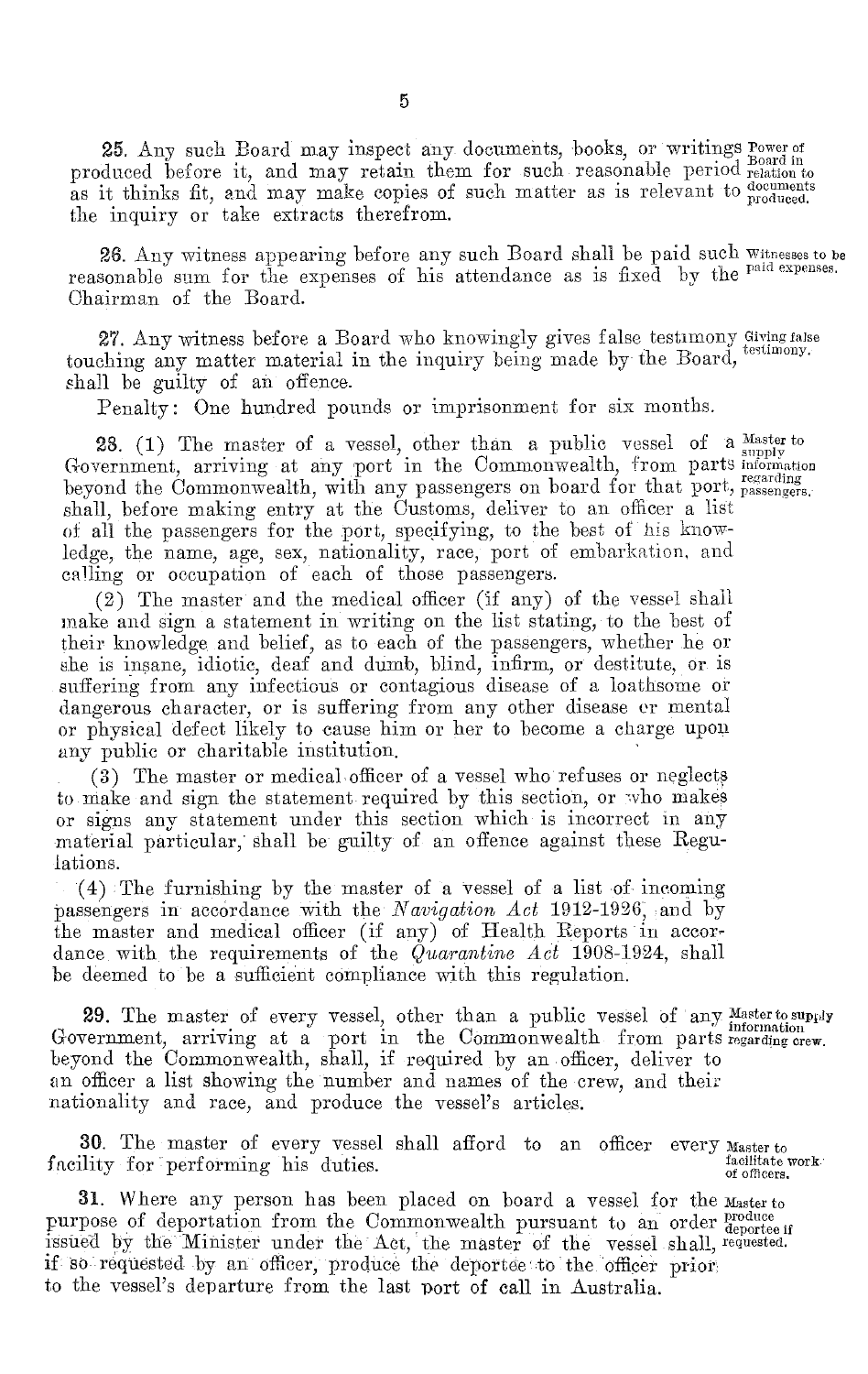32. The master of a vessel who—

- $(a)$  refuses or neglects to afford all reasonable facilities to an officer for the performance of his duties; or
- $(b)$  refuses or neglects to deliver to an officer any list or certificate required by these Regulations; or
- $(c)$  delivers to an officer any list or statement which is incorrect in any material particular; or
- (d) refuses or neglects to comply with a request made by an officer in pursuance of regulation 31 of these Regulations.

shall be guilty of an offence against these Regulations.

Members of crews not producing identification cards.

Members of crews suffering from communicable diseases.

Prescribed diseases, disabilities, &c.

Certificate of exemption.

Identification card.

E.

section three and in section four of the Act may be in accordance with Form D. 37. The identification card mentioned in the proviso to paragraph  $(k)$  of section three of the Act, may be in accordance with Form

36. The certificate of exemption referred to in paragraph (h) of

33. (1) Any officer may prevent any member of the crew of a vessel, other than a public vessel of a Government, arriving at any port in the Commonwealth from parts beyond the Commonwealth, from landing during the vessel's stay at that port unless the identification card of that member has been produced to the officer on demand, and may without warrant arrest any member who attempts to land before his identification card has been so produced.

(2) In any case where any such member whose identification card has not been produced to the officer on demand lands at any Australian port the master of the vessel and the member of the crew shall each be guilty of an offence against these Regulations.

34. (1) Any officer may prevent any member of the crew of a vessel, other than a public vessel of a Government, arriving at any port in the Commonwealth from parts beyond the Commonwealth, from landing during the vessel's stay at such port unless he is satisfied that such member of the crew is free from a communicable disease; and to enable the officer to become so satisfied, he may make any physical examination, either personally or with the assistance of a Quarantine Officer or medical practitioner, and may ask such questions as are in his opinion necessary in connexion with the matter.

(2) In any case where any such member of the crew who has been found to be suffering from a communicable disease lands at any Australian port without permission from an officer, the master of the vessel and such member of the crew shall be guilty of an offence against these Regulations.

**35.** With regard to paragraph  $(g)$  of section 3 of the Act, the foling diseases, disabilities, and disqualifications are hereby prelowing diseases, disabilities, and disqualifications are ecribed, viz.:—

chronic alcoholism; paralysis ; cancer or other malignant growths; chronic rheumatism; scabies.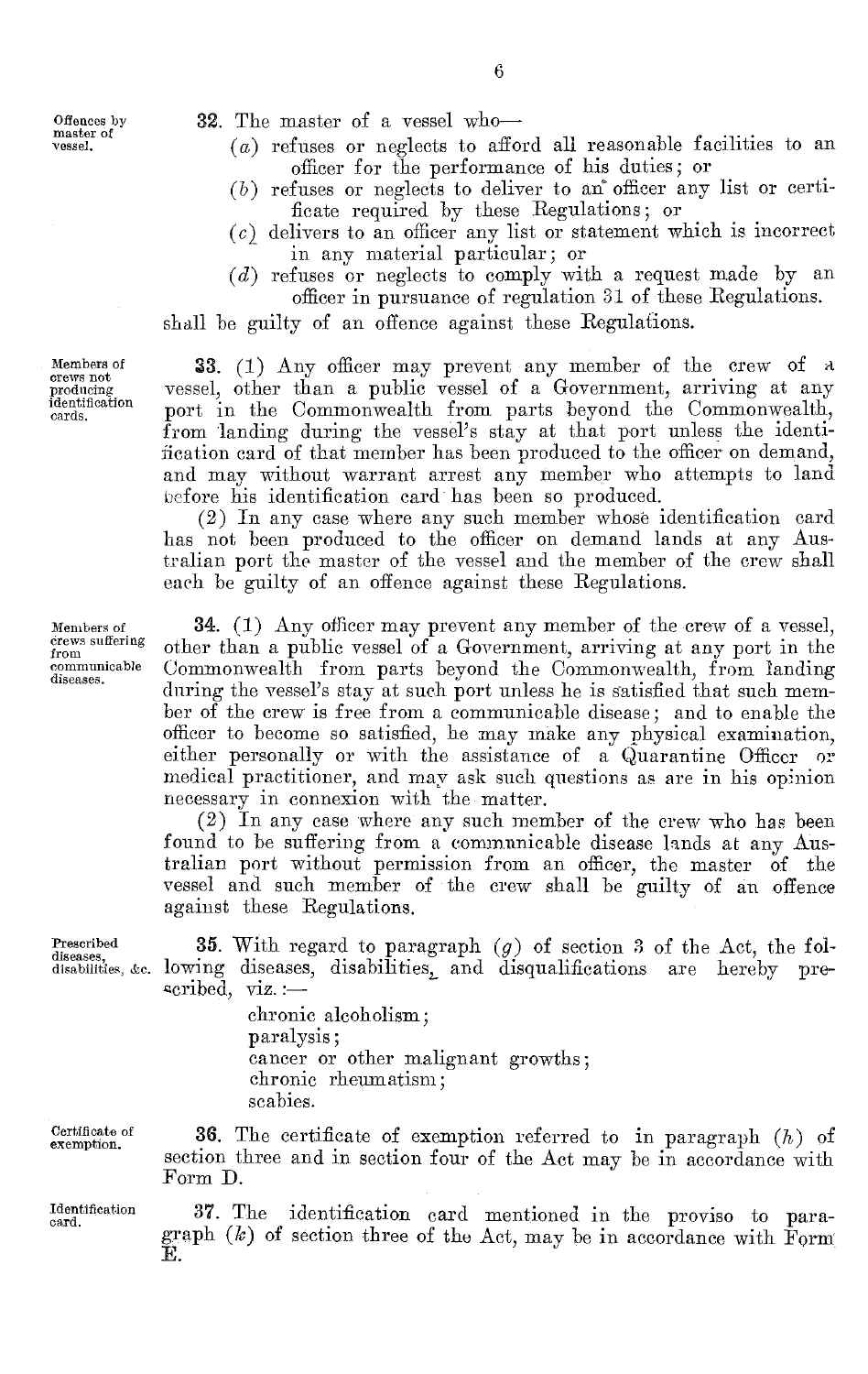38. In any proceedings under the Act before any Court with respect Evidence in to any person who is alleged to have been convicted of a crime within previous the meaning of paragraph *(ga)* or *(gb)* of section three of the Act, conviction. finger-print records, photographs, and documents shall be admissible in evidence in proof of such conviction, provided that such records, photographs, and documents—

- (a) are produced out of the custody of a police or prison officer of a State of the Commonwealth or a territory under the authority of the Commonwealth; and
- (b) purport to be certified under the hand of any police or prison officer, or like authority, in any place beyond the Commonwealth.

39. Any person who aids, abets, counsels, or procures, or is in any Persons aiding, 39. Any person who aids, abets, counsels, or procures, or is in any Persons adding, way, directly or indirectly, knowingly concerned in or privy to the cromission commission of any offence against these Regulations, shall be deemed against regulations. to have committed that offence, and shall be punishable accordingly.

40. Any person who is guilty of an offence against these Regula- Penalties. tions is, under section eighteen of the Act, liable, upon summary conviction, to a penalty not exceeding £50, and, in default of payment, to imprisonment with or without hard labour for any period not exceeding three months.

41. The Regulations under the *Immigration Act* 1901-1925 regealed. (Statutory Rules 1913, No. 307, as amended by Statutory Rules 1914, No. 182; 1915, No. 272; 1919, No. 152; 1923, Nos. 50 and 56; 1921, No. 100; 1925, Nos. 146 and 147) are hereby repealed.

### THE SCHEDULE.

FORM A.

#### COMMONWEALTH OF AUSTRALIA.

#### *immigration Act* 1901-1925.

#### Personal Statement by Alien Passenger.

By Regulation 4 of the Immigration Regulations, this statement must be furnished to the Customs Boarding Officer or other authorized Officer at the first port of call in Australia by every alien passenger arriving from overseas.

NOTE.—,The following persons are exempt from furnishing the statement— (a) Any foreign Consular Officer or public officer of a foreign State

- duly accredited to the Commonwealth;
- 
- (b ) Any wife accompanying her husband; and *(c)* Any child under sixteen years of age accompanying his or her parent.

(I) The answers must be given in English, and should be written clearly and legibly in ink.

(II) If the reply to any question is in the negative, the answer " $\mathrm{No}$ "

must be given. (III) Any alien member of a crew of an overseas ship who desires to be discharged at any Australian port shall, 'before being paid off, fill in and sign the subjoined personal statement, and lodge it with a Customs Officer at his port of discharge.

(IV) In order to avoid any confusion and delay to the person arriving in Australia, the personal statement should be properly filled in and signed in readiness to hand to the Customs Officer when the vessel arrives at the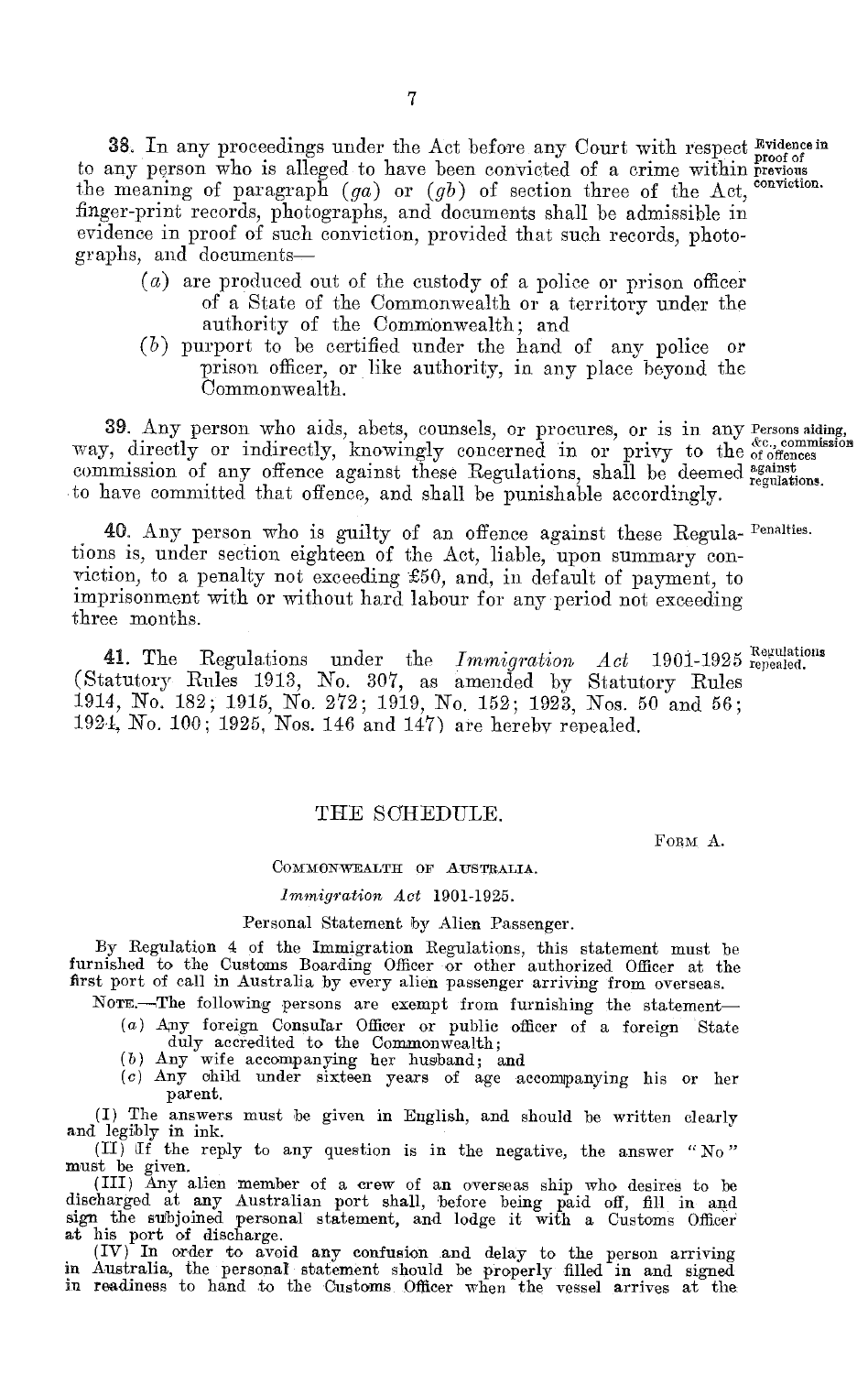first port in Australia. The passenger will be required, on demand by an Officer, to acknowledge his signature and to state whether the particulars contained in the statement are correct. If required, he shall also furnish fresh signature.

*Waraing.—Any* person knowingly making a false statement in his answers to the questions in this Form, or presenting to an officer a statement on the Form which is false in any particular is liable to penalties of fine or imprisonment

| Class Travelled. Date of Arrival.<br>Name of Ship.                                                                                                             |                                                                | Port of Arrival.                                                      |
|----------------------------------------------------------------------------------------------------------------------------------------------------------------|----------------------------------------------------------------|-----------------------------------------------------------------------|
| 1. Surname                                                                                                                                                     |                                                                |                                                                       |
| 2. Christian name                                                                                                                                              |                                                                |                                                                       |
| 3. Place of birth                                                                                                                                              | (Town)                                                         | (Country).                                                            |
| 4. Date of birth.                                                                                                                                              |                                                                |                                                                       |
| 5. Nationality                                                                                                                                                 |                                                                |                                                                       |
| 6. Race                                                                                                                                                        |                                                                |                                                                       |
| 7. Particulars of passport or permit held—<br>$(a)$ Number<br>$(b)$ Date of issue<br>$(c)$ By whom issued                                                      | $(d)$ Where issued                                             | $(e)$ If visaed by a British Consul,<br>state place and date of visa. |
| 8. Married or single                                                                                                                                           |                                                                |                                                                       |
| 9. If accompanied by wife and/or children under the age of 16 years, give<br>particulars of each-                                                              |                                                                |                                                                       |
| Sex.<br>Name.<br>Wife<br>Children (1)                                                                                                                          | $A\,qe.$                                                       | Birthplace.                                                           |
| (2)<br>,                                                                                                                                                       |                                                                |                                                                       |
| (3)<br>,                                                                                                                                                       |                                                                |                                                                       |
| 10. Last permanent address abroad                                                                                                                              |                                                                |                                                                       |
| 11. Occupation or profession                                                                                                                                   |                                                                |                                                                       |
| 12. Intended occupation in Australia                                                                                                                           |                                                                |                                                                       |
| 13. Personal description (extract from passport)<br>Height<br>Hair                                                                                             | Eyes<br>Marks                                                  |                                                                       |
| $14. -$                                                                                                                                                        |                                                                |                                                                       |
| $(a)$ Do you intend to settle in Australia?<br>$(b)$ If temporary business visit, state intended duration<br>$(c)$ . If tourist visit, state intended duration |                                                                |                                                                       |
| 15. If you aave                                                                                                                                                | $(a)$ relatives in Australia, give names and addresses of two. |                                                                       |
| Name.                                                                                                                                                          |                                                                | Adores.                                                               |
| $(a)$ Relatives (1)<br>(2)                                                                                                                                     |                                                                |                                                                       |
| ,<br>$(b)$ If no relative, but friend $(1)$<br>, 1<br>,,<br>,,                                                                                                 | (2)                                                            |                                                                       |
| 16. Proposed permanent address in Australia. (If not known, state tem-                                                                                         |                                                                |                                                                       |
| porary address)                                                                                                                                                |                                                                |                                                                       |

17. What amount of money your own bona fide property can you produce?<br> $-\pounds$  . (If more than £100, state £100. If less than £40, state whether maintenance or employment has been guaranteed by any resident of Australia, and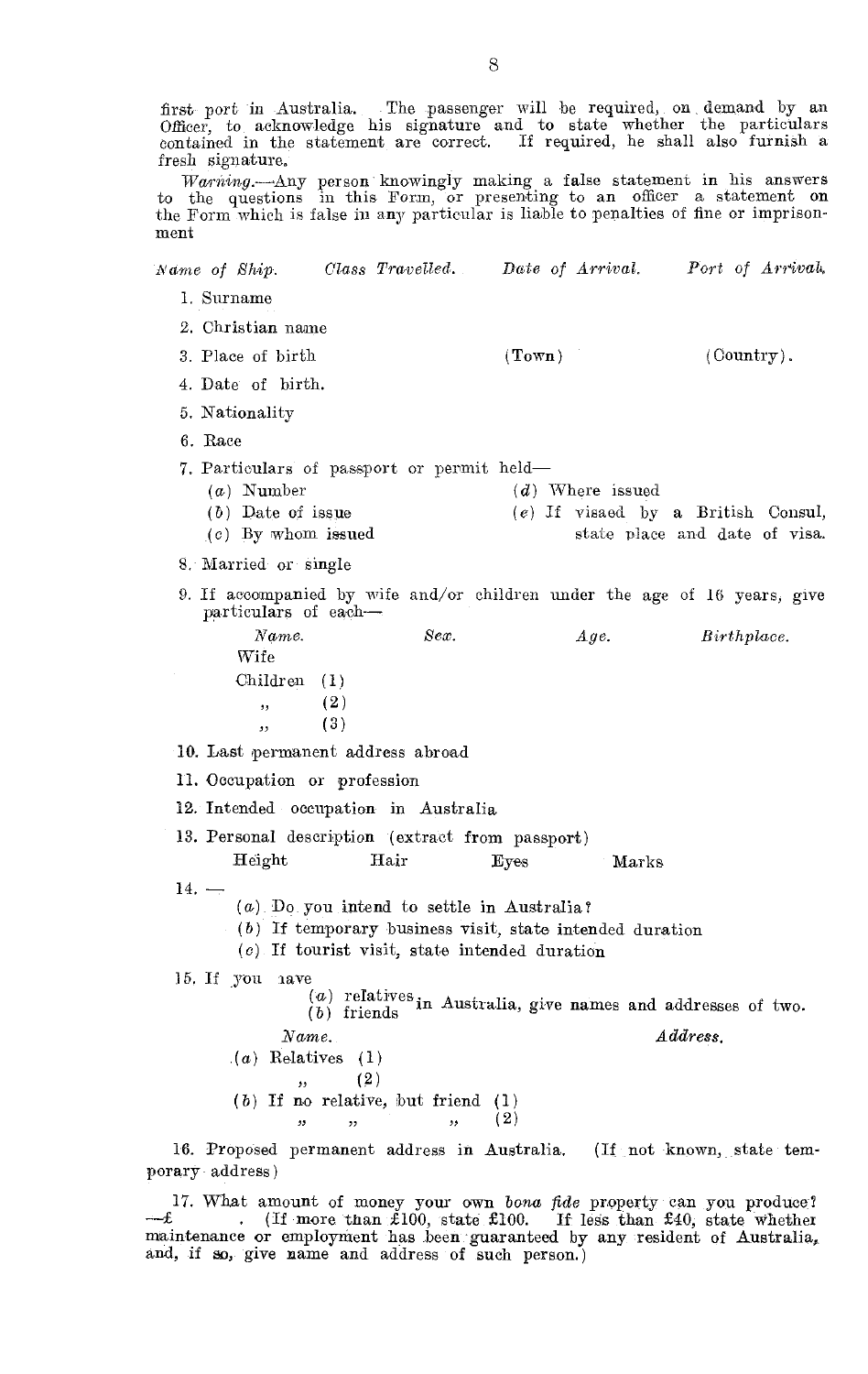18. Are you and any dependants accompanying you in sound mental and physical health. (If not, state disability).

19. Have you had any training-

#### (a) Navy (b) Army

(c) Air Force

20. Are you a Reservist

21. Have you previously resided in Australia date of leaving Australia If so, state period port of departure

#### DECLARATION.

I hereby declare that I understand the above questions, and that the answers given by me to the questions are true and correct. I undertake that while in Australia I will faithfully observe and obey the laws of Australia.

Signature

# Date

Correctness of signature and particulars herein acknowledged by the  $\begin{array}{ccc}\n\text{declarant} & \text{before} & \text{me} & \text{at} \\
\text{this} & \text{19}\n\end{array}$ this  $19^{\circ}$  .

Officer of Customs.

In what country,

If so, state in what unit

FORM B.

#### COMMONWEALTH OF AUSTRALIA. *Immigration Act 1901-1925.*

#### Application for Certificate Exempting from Dictation Test.

I apply for a certificate under the *Immigration* Act 1901-1925, section 4n, and Regulations, and I forward herewith a Statutory Declaration in support of my application.

I wish to visit for months.

I attach certificates of my character, and six unmounted and unretouched photographs of myself (three full fate and three profile).

I undertake and intend not to bring with me or to introduce into the Commonwealth on my return to the Commonwealth any relative who is not possessed of an unexpired or unrevoked certificate, excepting him or her from the provisions of paragraph (a) of section 3 of the above Act, and I also undertake and intend not to be directly or indirectly privy to the bringing to or introduction into the Commonwealth of any such relative.

If my application is granted, please intimate the fact to me at the above address.

#### Yours faithfully,

#### The Collector H.M. Customs.

NOTE.—The Statutory declaration should set out the length of residence in Australia, and should perify all documents accompanying the application, and should be in the form required by the *Statutory Declarations Act* 1911-1922.

FORM C

#### COMMONWEALTH OF AUSTRALIA.

#### *Immigration Act* 1901-1925.

#### Certificate exempting from the Dictation Test.

I,

the Collector of Customs for the State of

in the said Commonwealth, hereby certify that<br>
thereinafter described, who is leaving the<br>
graph  $(a)$  of section 3 of the Act if he returns to the Commonwealth within<br>
a period of section 3 of the Act if he returns to the

Date Collector of -Customs,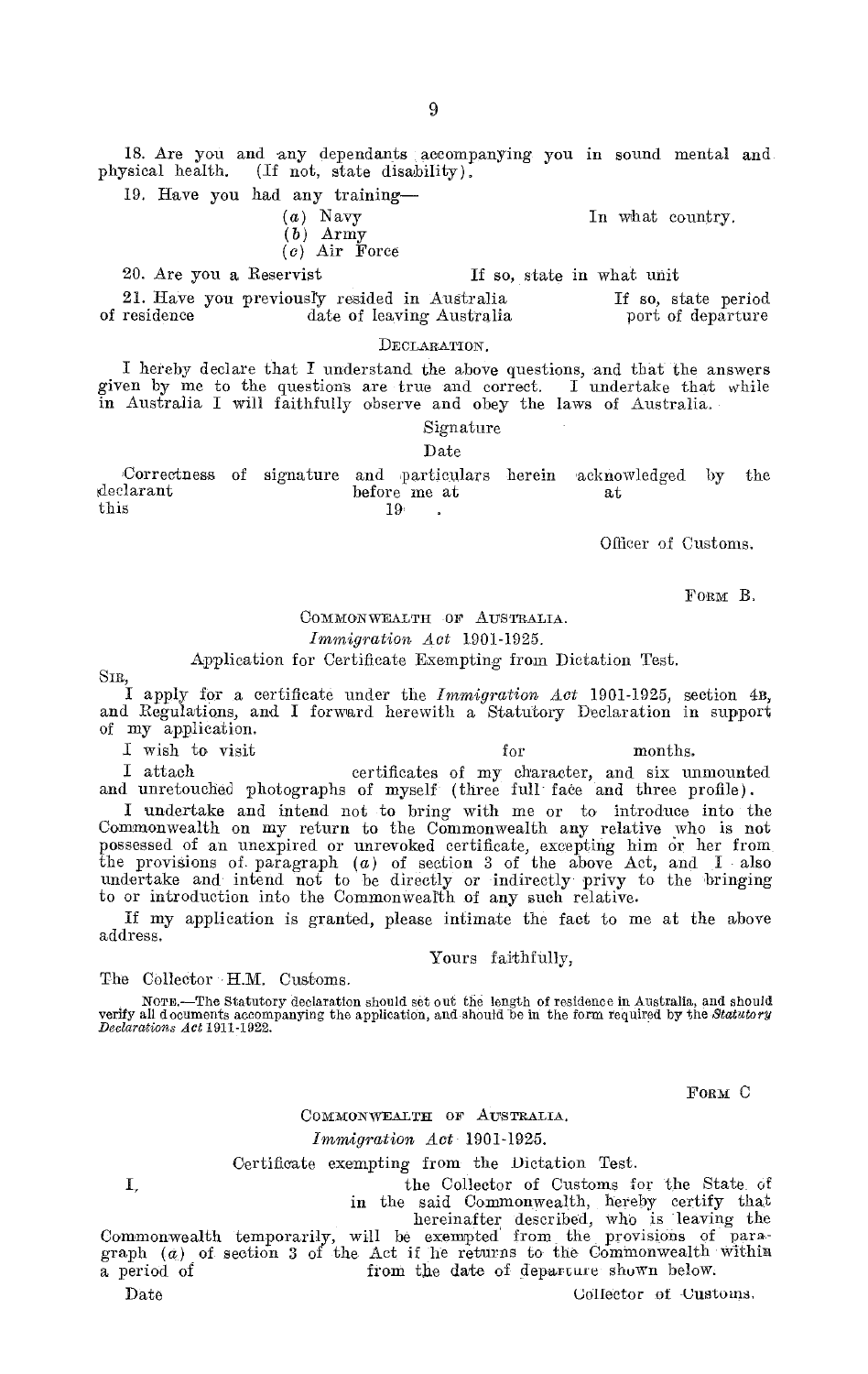Nationality— Birthplace— Age— Complexion— Height— Hair— Build— Eves— Particular marks—

(For thumb prints see back of this document.)

*Photographs.* 

Full face. Profile.

Date of Departure— Port of embarkation—<br>Ship—<br>Destination— Destination— Date of Return— $\text{Ship}\rightarrow$ 

Customs Officers.

Form No. 2. No.

FORM D.

COMMONWEALTH OF AUSTRALIA. *Immigration Act* 1901-1925.

Port of

State of  $\qquad \qquad$  Date of issue 19

Port-

CERTIFICATE OF EXEMPTION.

This is to certify that who is described hereunder, is exempted from the provisions of the *Immigration Act* 1901-1925 for a months from the day of 19

Nationality Birth-place Age Particular marks

**Occupation** 

Signature of person exempted

(Signature of Collector of Customs or other authorized officer)

(See other side.)

(To be printed on back of form.)

NOTE.—This certificate must be retained by the person to whom it is issued while he or she remains in Australia, but must be returned to the Customs authorities at the expiration of the stated period of exemption or on the

Section 4 of the Aet states:—" 4. A certificate of exemption shall be ex-pressed to be in force for a specified period only, and may at any time be cancelled by the Minister by writing under his hand.

"Upon the expiration or cancellation of any such certificate, the person named therein shall, if found within the Commonwealth, be deemed to be a prohibited immigrant offending against this Act, and may be deported from the Commonwealth pursuant to any order of the Minister . . .

Regulation No. 15 states:—" 15. Any person who, with intent to contravene or evade the Act, or these Regulations, or without just cause or excuse, transfers or delivers up to any other person any passport, certificate, credentials, or identification card referred to in the Act or in these Regulations shall be guilty of an offence against these Regulations."

Regulation No. 40 states:—" 40. Any person who is guilty of an offence against these Regulations is, under section eighteen of the Act, liable, upon summary conviction, to a penalty not exceeding £50, and, in default of payment, to imprisonment with or without hard labour for any period not exceeding three months."

*Description.*